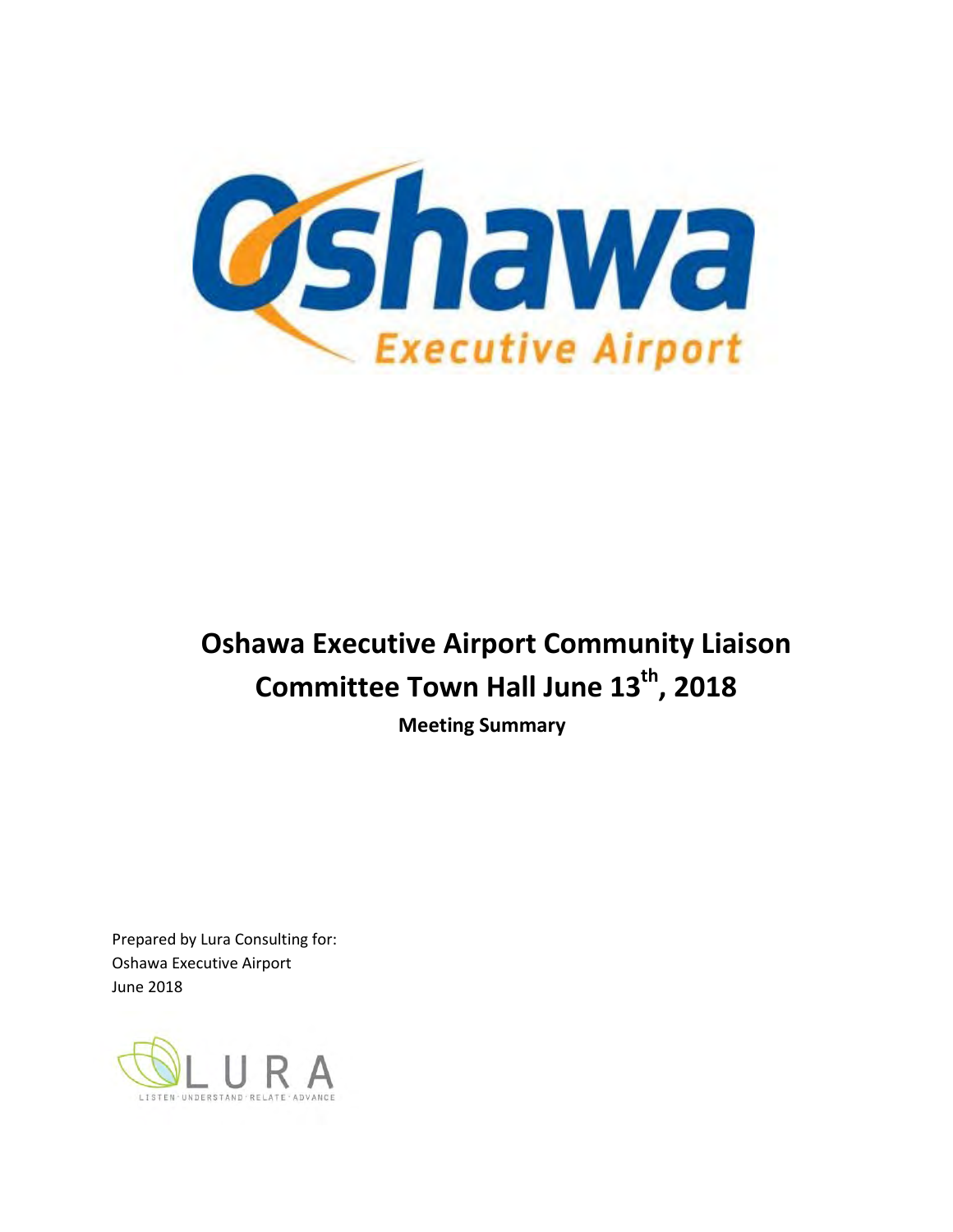This report was prepared by Lura Consulting, the neutral, third-party facilitator for the Oshawa Executive Airport. This Document is provided as a summary of the Community Town Hall meeting that took place on June 13, 2018. This summary is not intended as a verbatim account of events. Rather, it provides the key points made during the open house, presentation and question and answer session. If you have any questions or comments regarding this report, please contact:

**Stephen Wilcox A.A.E. Jim Faught** Airport Manager **Facilitator** Facilitator Oshawa Executive Airport **Lura Consulting** Consulting 905.576.8146 416-908.2304 swilcox@oshawa.ca decomposition of the switcox@oshawa.ca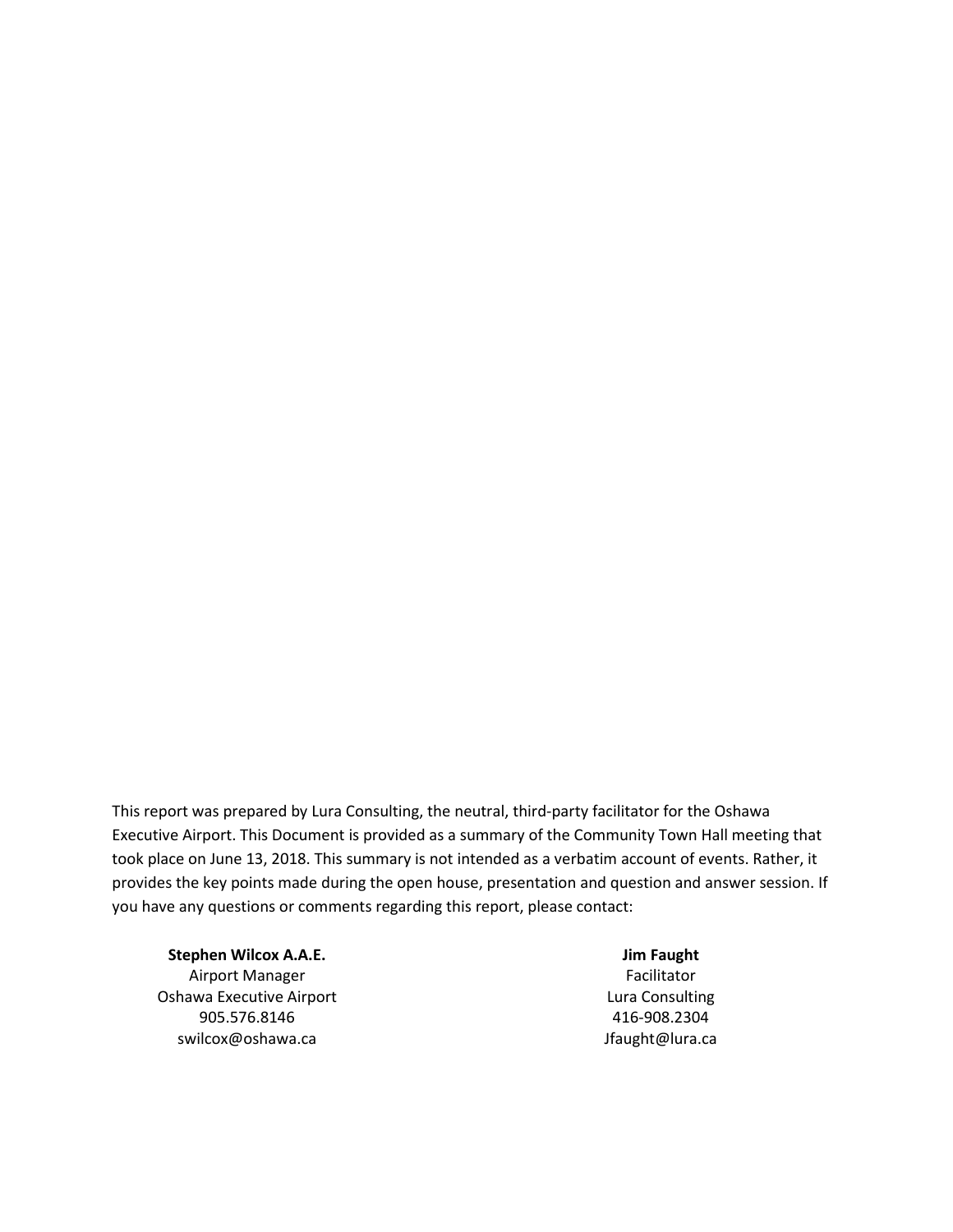

#### Contents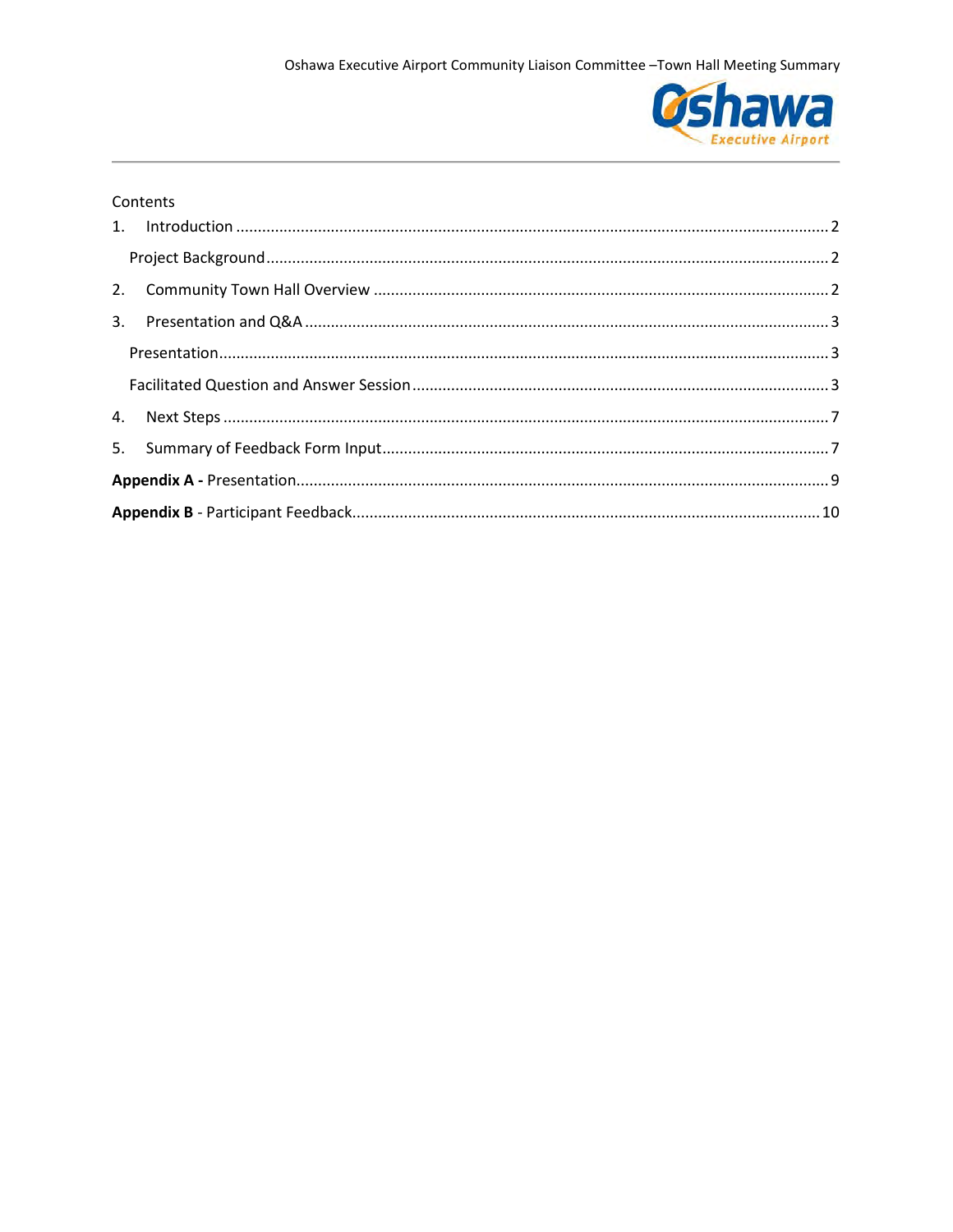

## <span id="page-3-0"></span>**1. Introduction**

## <span id="page-3-1"></span>**Project Background**

The Oshawa Executive Airport will commence its business planning process in 2019. The Business Plan will provide a long-range vision for the airport's infrastructure and operations. The Business Plan is not a regulatory document. However, it is a best management practice, which all levels of government/agencies use as a long-term planning tool. Prior to embarking on this process, the Airport Community Liaison Community, in conjunction with airport staff, hosted a community town hall to gather initial feedback from the community. The purpose of the meeting was to receive comments, concerns and general input from the public and to determine the preferred method of communication moving forward. All feedback collected from this meeting will influence the design of the business plan consultation program.

## <span id="page-3-2"></span>**2. Community Town Hall Overview**

The Community Town Hall took place on Wednesday, June 13, 2018 at the Oshawa Executive Airport from 5:00pm to 9:00pm. The meeting was publicized through leaflets distributed to over 11,000 residences within a direct radius of the airport.

The purpose of the meeting was to:

- Provide an update on airport operations and improvements;
- Listen to public input prior to the commencement of the business planning process; and
- Determine preferred methods of engagement for the Business Plan engagement program.

The meeting was split into two portions; an open house and a presentation, and a follow-up question and answer session. Approximately seventy five people attended the meeting.

The following section provides a more detailed account of the Community Town Hall events as well as a summary of the feedback received from participants.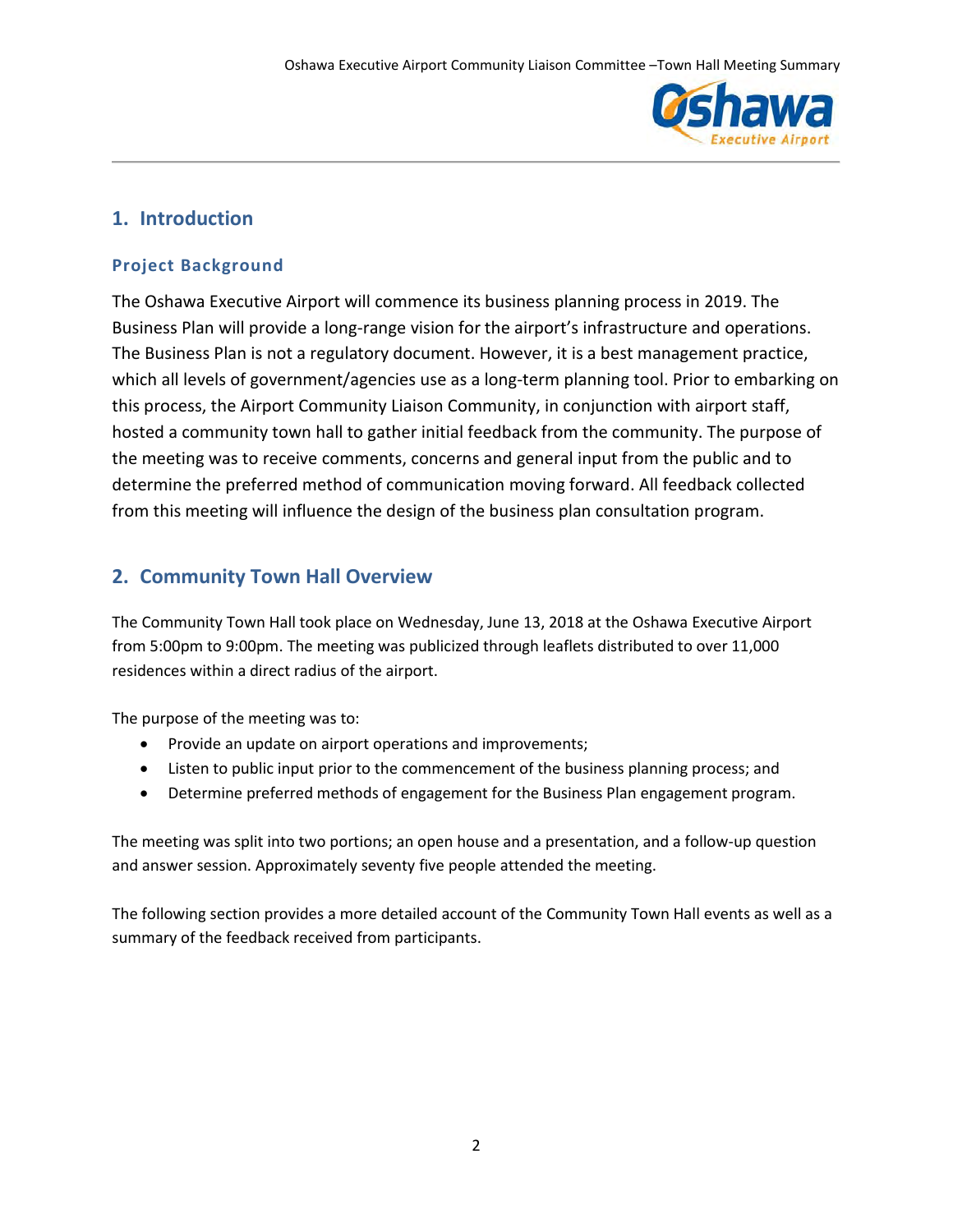

## <span id="page-4-0"></span>**3. Presentation and Q&A**

## <span id="page-4-1"></span>**Presentation**

Following the open house session, a presentation on the 2018 Airport Master Plan process and objectives was given by Stephen Wilcox, Manager, Oshawa Executive Airport (Appendix A). Jim Faught, Lura Consulting, commenced the meeting by welcoming participants and thanking them for their attendance and feedback. Mr. Faught explained the purpose of the evening's meeting and reviewed the agenda. Mr. Faught then turned the floor over to Stephen Wilcox.

Mr. Wilcox began his presentation by thanking participants for attending the meeting and provided a brief introduction to his title and role at the Oshawa Executive Airport as the Manager of the Airport. He reviewed the three key lessons learned from previous engagement with the community, which are the following:

- Aircraft noise is an important issue;
- Communication between the airport and the community needs to improve; and
- Safety of the surrounding communities is a concern particularly as it relates to the height of aircraft departing or arriving.

Mr. Wilcox's presentation provided detail on the airport's updated communications plan, aircraft movements, airport growth projections, noise and traffic management, flight training and simulator use and an introduction to the Business Plan update consultation program. A complete copy of the presentation can be found in **Appendix A**.

## <span id="page-4-2"></span>**Facilitated Question and Answer Session**

*The following represents a summary of the question and answer session that followed the presentation. The summary is not verbatim. Questions posed by the participants are noted with a 'Q,' comments made by participants are represented by a 'C,' and answers provided by Stephen Wilcox are represented by an 'A.'*

- **C.** Currently, a major problem is flight school and circuit flying. Planes go over house 45 times per hour from 6:30am to 10:30pm and it is not acceptable. It limits our access to our backyard and our ability to open doors and windows. Flight schools and neighbourhoods don't match. Consider requiring different types of planes. Find ways to reduce the noise and replace noisy planes if needed. Consider a decibel study in different neighbourhoods.
- **Q.** I believe the airport is diamond in rough. It has huge potential for economic development in Oshawa and to attract high tech industry like at Buttonville. Has an economic analysis been done? An analysis should be done to determine the of level of interest for high tech firms to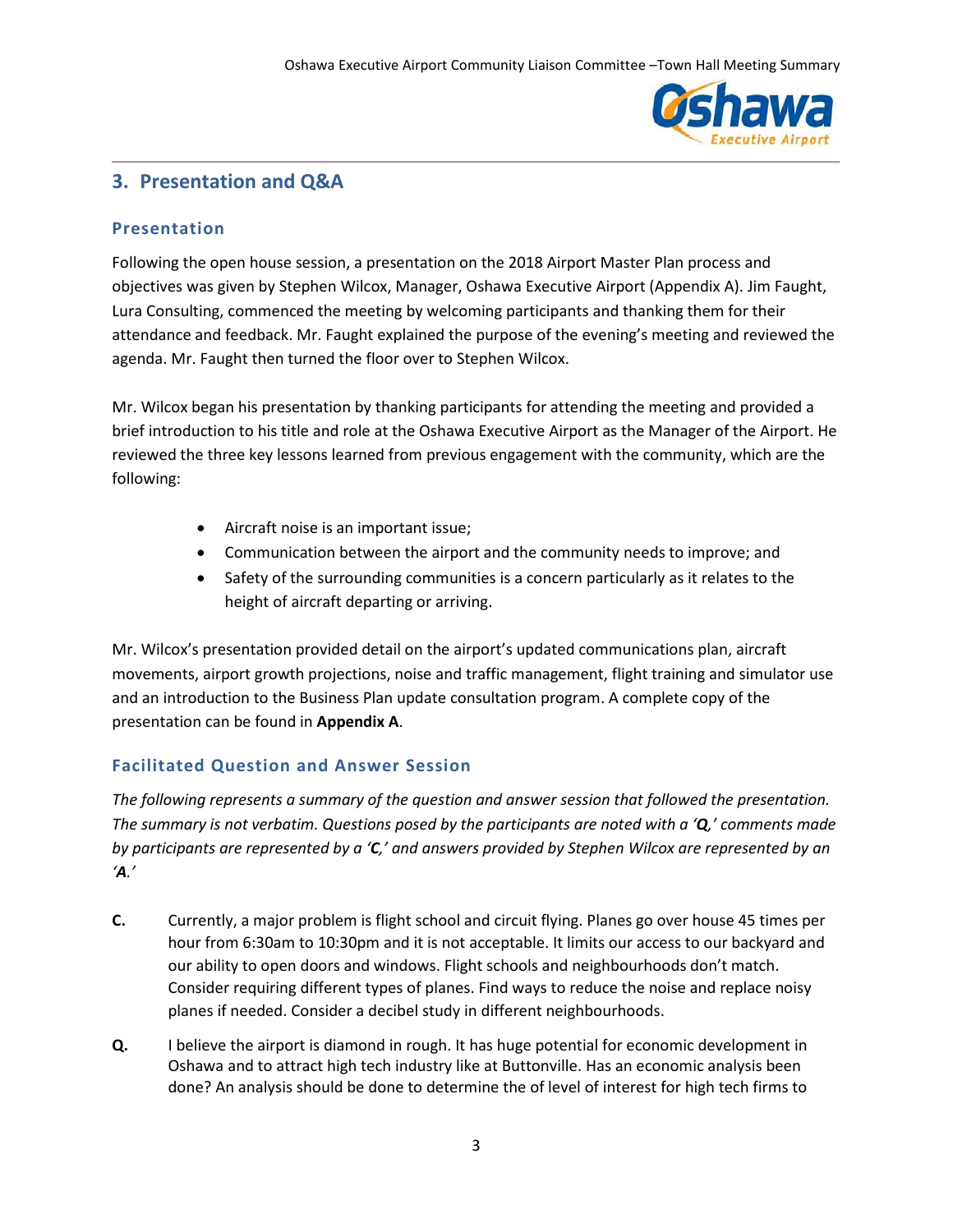

relocate and the potential economic windfall for the City. What is the shortcoming that prevents us from capitalizing on the airport? Communities to kill have an airport like ours.

- **A.** We work closely with the City and the Region economic departments. Their fulltime task is to bring business and growth to city and the Region. We also work with all other municipalities across the region. Each municipality has target groups that they conduct outreach with. The airport is a proponent of business and is focused on supporting business. We are an enabler for business and that's a roll we recognize.
- **Q.** Circuits are a problem. We can't open our windows. I am also concerned about the height of planes taking off and landing. They barely clear the trees. I'm surprised to hear that you do not allow flights on long weekend Mondays - I have heard planes on these days. Why can't circuits take place over busy roads, not over houses?
- **A.** All movements from airplanes including landing and taking off are managed by NAV Canada. Nav Canada creates visual benchmarks for aircraft to funnel through (such as the university, home depot, etc.). They can't use the roads themselves and their flight path is at the discretion of Nav Canada. Airplanes are regulated by Transport Canada and there is some new technology coming out to reduce noise. We will look into options when they become available. Noise is not only about decibels. We have a Noise Exposure Forecast (NEF) to look at noise, but decibels are not a good measure. We may be able to work with NAV Canada to be more creative for our flight paths. We will look at this further during our noise and traffic management assessment in 2019.
- **C.** You talked about take off trajectories staying in line with runway until 500 feet the rate of climb is significant – many pilots are not meeting that guideline. Pilots need reminding that they need to follow the rules to limit the noise. Can we share load of circuits with Peterborough? New pilots are a risk. It would be better to have them in Peterborough than over houses.
- **C.** Why does your survey not include Whitby? Whitby is greatly impacted. Flight circuits are an issue – planes fly over our house every 90 seconds. It is constant. Decibels are a real problem. Runway 23 banking to the right because of no population, yet there is significant population at that runway in Whitby. On the climb out they dump noise in Whitby on right hand turn. This is not fair to Oshawa or Whitby. Don't succumb to lowest denominator of flight school for business plan.
- **Q.** Your website does not give annual budget statement other airports do. You might want to look at Kingston airport plan. Can you update those numbers or undertake to do that on website at earliest convenience?
- **A.** The Business Plan forecasts many things and has 25 year capital plan and It does balance itself in 25 years. We make regular contributions to capital plan. When we do update to Business Plan we will update all revenue and expenses. The annual budget is also on the website.
- **Q.** You are required to operate until 2047. I'm wondering about your statement with regard to the potential Pickering Airport.
- **A.** There is lots of conjecture on Pickering and the Southern Ontario Airports Network (SOAN) is also looking at the issue of airport capacity. Pickering not up to me. If Pickering airport was to open the City could decide to close the Oshawa airport.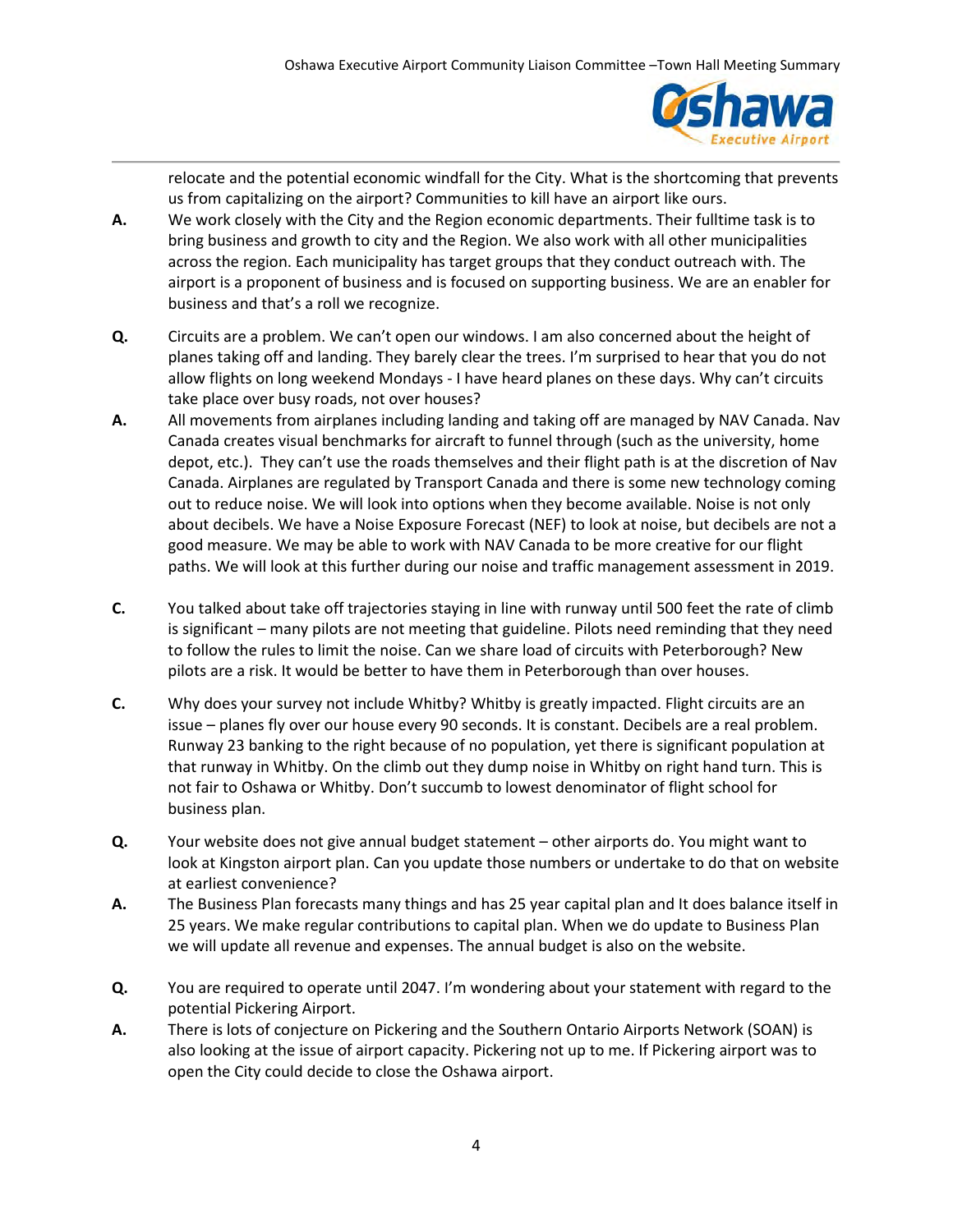

- **Q.** I've heard about a new type of hybrid engine being developed that is quieter. Would Oshawa Executive Airport consider this technology?
- **A.** That is the Bombardier C-Series. There is no strategy for single engine planes yet. There is a lot of evolution with quiet jets and we will continue to explore this as it becomes available.
- **Q.** With regard to the path on the south side, the nature walk when will that be completed?
- **A.** I also want to see it finished. Currently, we're waiting on the design to be finished by the engineering group. We're ready to go. The design will then be approved by Central Lake Ontario Conservation Authority.
- **Q.** Regarding a decibel noise study, what do you do now to measure the noise of aircraft in air? I've seen mini weather stations. Is there something like that around the airport available to take photographs and measure noise to identify the culprits?
- **A.** Some airports do that type of measuring and can identify the airplane and noise profile. It is something we can look at. Here the radar doesn't see airplanes below 2000 feet. It wouldn't see the airplane circuit. It would provide decibels, but couldn't identify the airplane. We have a good idea of what airplanes are out there without photographing. You telling us is better science than decibel measurement. NEF does modeling based on aircraft movement and creates the NEF contour to tell us what neighbourhoods are affected. On top of that, if you see low airplane taking off, write down the identification number and we can report it to Transport Canada.
- **C.** 500ft or 1000ft whatever you call it; 45 flights in an hour is the reality. Planes are taking off very low. Sometimes as low as 60ft. We're a residential community. I am disappointed there is no NAV Canada and Transport Canada representatives present. We want this to be a collaborative process.
- **Q.** Is there anything you can do immediately to manage noise? For example, GM has noise deadening equipment. Is there anything that can be used in these aircraft to act as a solution.
- **A.** There is some new technology coming, such as a second muffler for single engine planes. We will take a look at it, but it is just evolving now. I don't think there is a magic solution. We did write letter to Transport Canada in February relating to the height of aircraft when taking off and landing, but to date they have not replied. We are committed to working with our neighbours and see it as an important commitment. It is also important to look at all perspectives such as business versus personal experiences. Businesses operating here are working with us to fix issues. Simulators are an example of this. The changes implemented from the 2008 Plan have worked, but we need to see what we can do to make further improvements in the next plan. We will look at all options out there and we want to continue to be a leader. We've been a training airport since opened in 1941.
- **C**. I've read all material and I want to thanks James. He has been very effective. I am also discouraged that other agencies aren't here. I want to reference your holiday policy. There are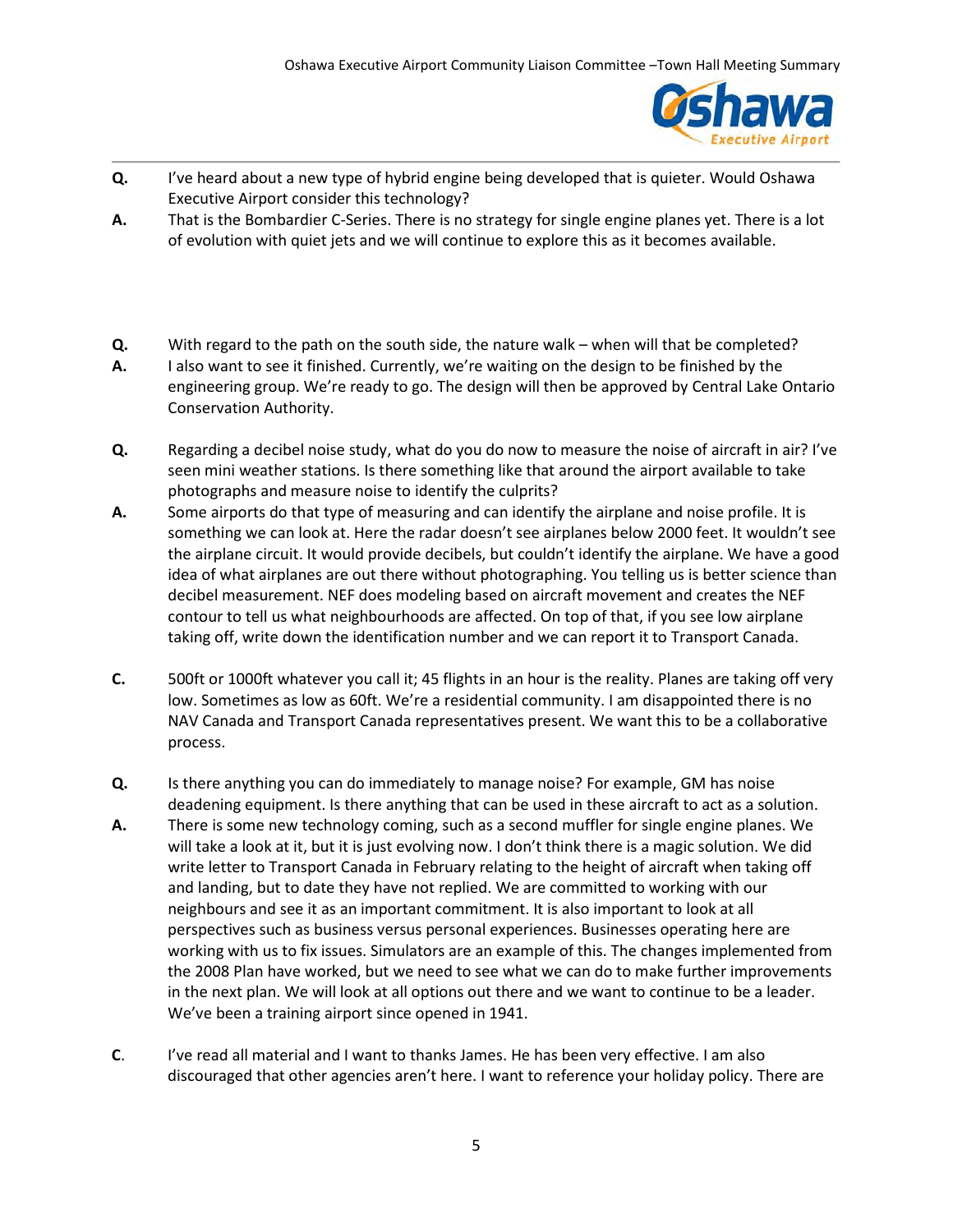

other occasions that the airport should respect, such as Father's Day. With regard to your SWOT analysis. One of your weaknesses is listed as bureaucracies and delays – no kidding. There is a lack of community engagement, but that is improving, which is good. The opportunities scared me. You cite the Buttonville closure. One opportunity is quieter aircraft. For threats you identify continuing impacts on neighbourhoods. The neighbourhoods have changed. The demographics have changed. Seniors are home during the day. With regard to flight training and noise, I looked up what WHO said. There are many adverse health affects related to noise. Be a good community neighbour – let's get some improvements soon. Curtail flight training and respect the neighbourhood and its changing demographics. Move circuits away from populated areas. Stop burning leaded gas into neighbourhoods. A lot of things need to be done and sooner than planned.

- **Q.** What is a circuit and how long is the airplane in the air for? Is it possible that circuit flyer go down to Lake Ontario or is it localized?
- **A.** A circuit is an aircraft circling an airport kind of like a racetrack. When students learn to fly they go straight and level, up and down, etc. the circuit pattern is a prescribed structure for training. It is the most effective and safest way to train students. More advanced training goes further north.
- **Q.** How long are the planes up in the air?
- **A.** Typically there are six airplanes in circuit at a maximum. We do need to be progressive. Some improvements have been made but progress is slow due to safety guidelines. We need to be able to assess risk. We will have to think about this differently and we recognize that.
- **Q.** Why can't the circuits fly over the 407 and farmland?
- **A.** We follow procedures set by Transport Canada and NAV Canada.
- **C.** If you want to see circuit live go to Somerset park, you will get a perfect view of the circuits. It's something to see!
- **Q.** How do you generate revenue? Can you control take-off and landing fees to disincentivize small engine takeoffs who make noise?
- **A.** All aircraft pay airport fees based on the nature of their use and the size of the aircraft. This is consistent with industry best practices and our rates are some of most expensive in Canada. Transport Canada is specific about noise and traffic management guidelines. What you've suggested is backdoor noise management and that wouldn't be permissible by Transport Canada. We know demographics are changing and we will continue to think differently.
- **Q.** Can you fine the planes that are noisy?
- **A.** No. we are both obligated and limited by Transport Canada. We have no authority to set a fine. Transport Canada is the regulator and they set the fines. We can set fees but have to make sure our fees are comparable to other airports. Transport Canada can also decide if our fees are not in line and request us to adjust.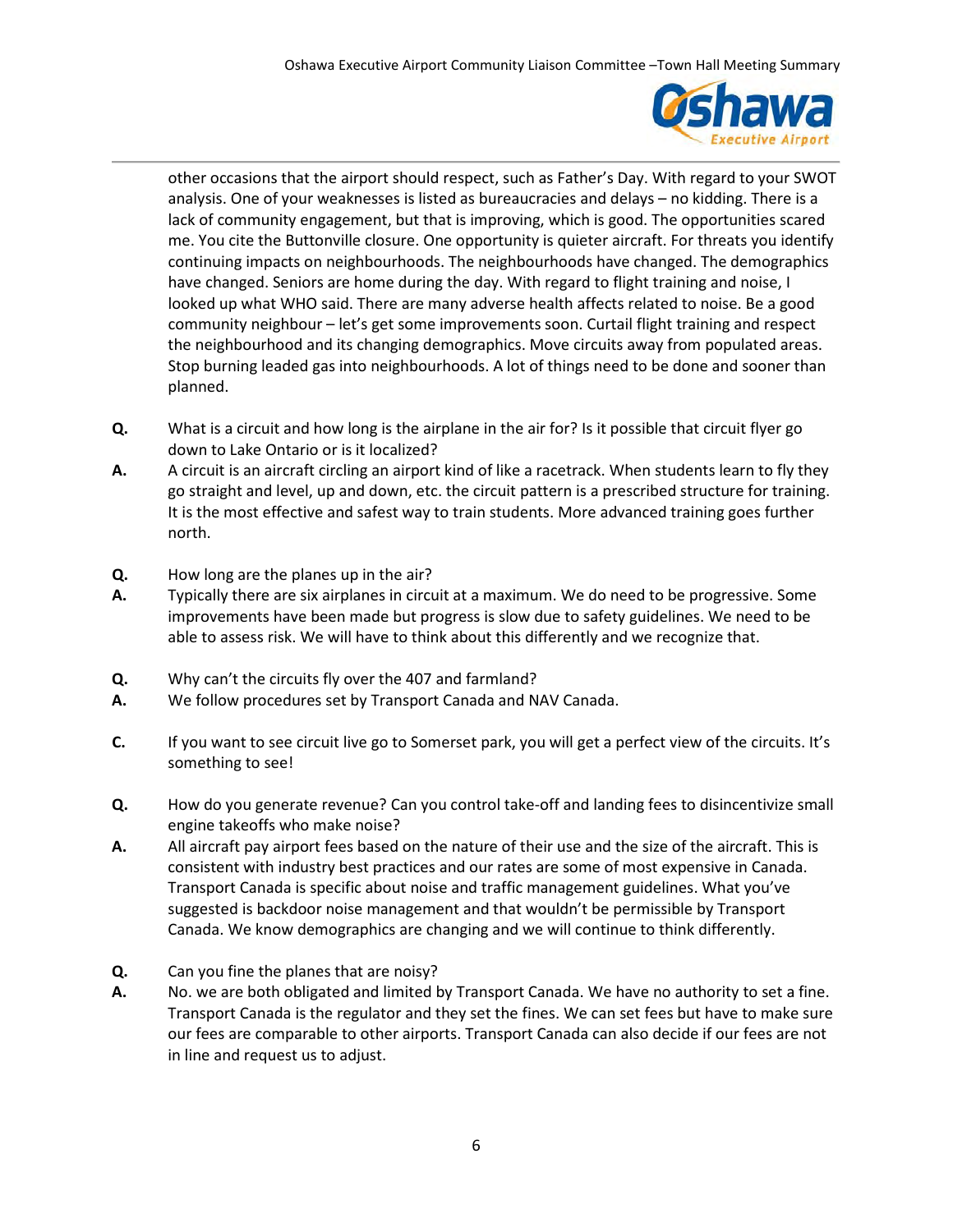

- **Q.** Transport Canada does offer ability for airport management to form a committee to deal with management complaints. This would be worth considering. We hear the same issues repeatedly. We need to discuss how we can work together. Noise complaint management is within purview and there is need for a committee or advisory committee provided with that role. Take what Transport Canada offers and work with it.
- **A.** I would just add that we did change the committee structure. We have a Community Liaison Committee, and we have Business Plan Working Group. Both are working on noise but might be worth looking at third committee and that would be in purview of council.

## <span id="page-8-0"></span>**4. Next Steps**

Jim Faught, Lura Consulting, thanked participants for their thoughtful questions and comments during the question and answer session and for attending the meeting. Mr. Faught reminded participants to stay tuned to the project website for updates. The Oshawa Executive Airport Business Plan engagement process will begin in 2019.

## <span id="page-8-1"></span>**5. Summary of Feedback Form Input**

The following section summarizes the key themes received through comment forms. The information has been synthesized and bulleted for ease of reading. A full list of responses can be found in **Appendix B.**

## **Part A. Communication and General Feedback**

- **1. What can the Oshawa Executive Airport do to help you understand the airport operations better?**
- Continue to communicate with the public;
- Move away from flight schools;
- Restrict flight schools operations to weekdays during business hours. At a minimum, limit operations on weekends;
- Provide better advertisement of future meetings;
- Provide regular updates for community;
- Provide a defined of aviation terms and jargon for the public;
- Clearly define Nav Canada/ Transport Canada's responsibilities to avoid confusion;
- Make it clear that FAQs available;
- Conduct a neighbourhood noise study; and
- Communicate through doors open.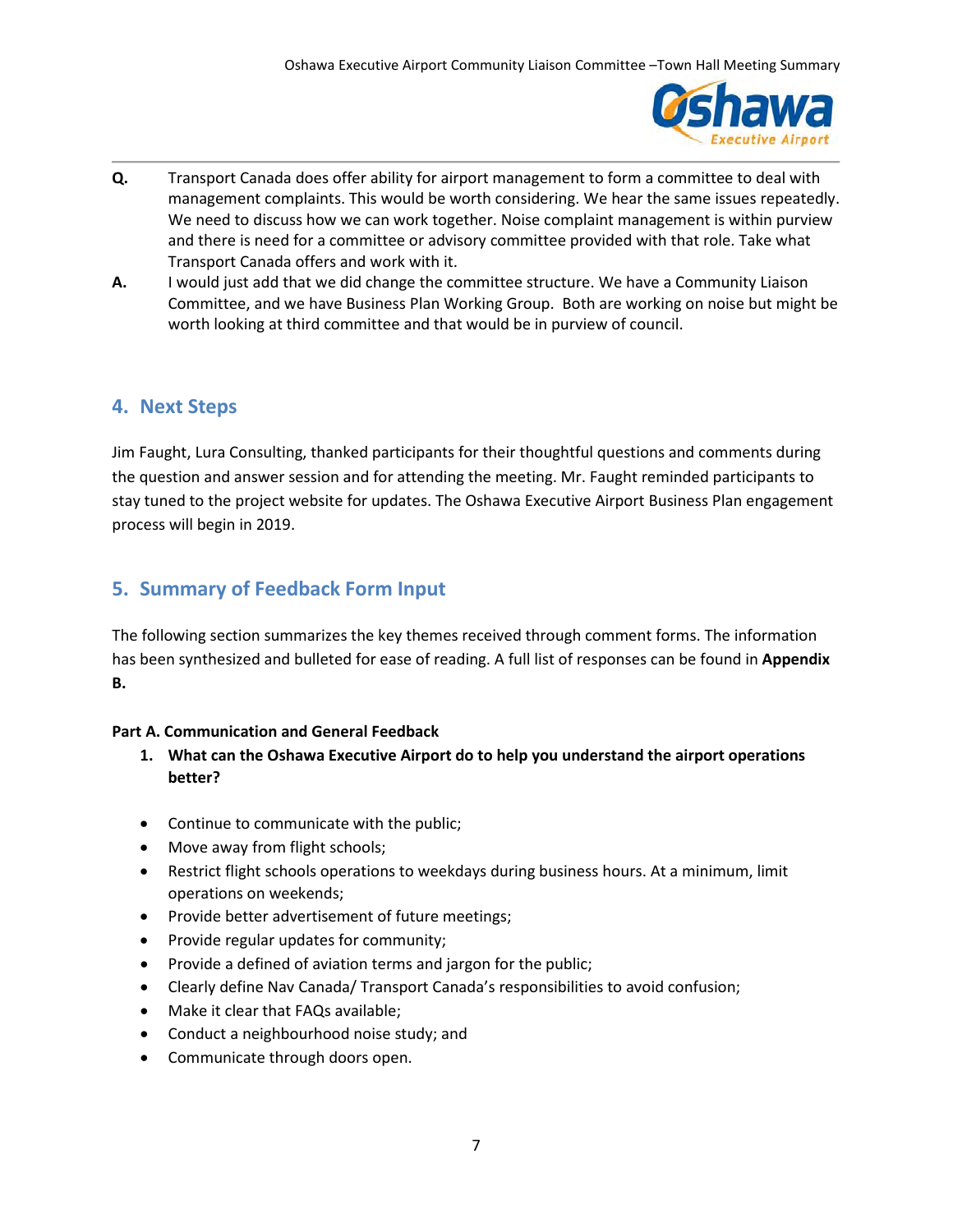

#### **2. Do you have any feedback related to current airport operations?**

- Appreciation for the economic stimulus the airport provides;
- Noise pollution is currently disruptive to area residents;
- Flights are currently taking-off too low;
- Investigate noise mitigation options;
- Question of much the City of Oshawa contributes to the airport's operating budget;
- Share training school operations with Peterborough;
- Have NAV Canada and Transport Canada attend future meetings;
- Question as to if and how often large Canadian Airforce planes land at OEA;
- Provide a live stream of airport operations;
- Limit flight school operations to weekdays before 5:00pm; and
- Relocate plane take-off trajectories away from Somerset Park.

## **3. Do you have any additional feedback for the Oshawa Executive Airport Management Team or Community Liaison Committee?**

- Use mufflers on planes;
- Spread flight school circuits beyond existing neighbourhoods to spread out noise disturbance;
- Include Whitby in notification and discussion as Whitby residents are also impacted;
- Question if the City of Oshawa will compensate for property value loss due to noise disturbance;
- Have planes fly over busy roads that are already noisy;
- Continue to communicate;
- Reduce flight school traffic;
- Advertise meetings on City of Whitby website; and
- Do not allow non-emergency flights to land after midnight.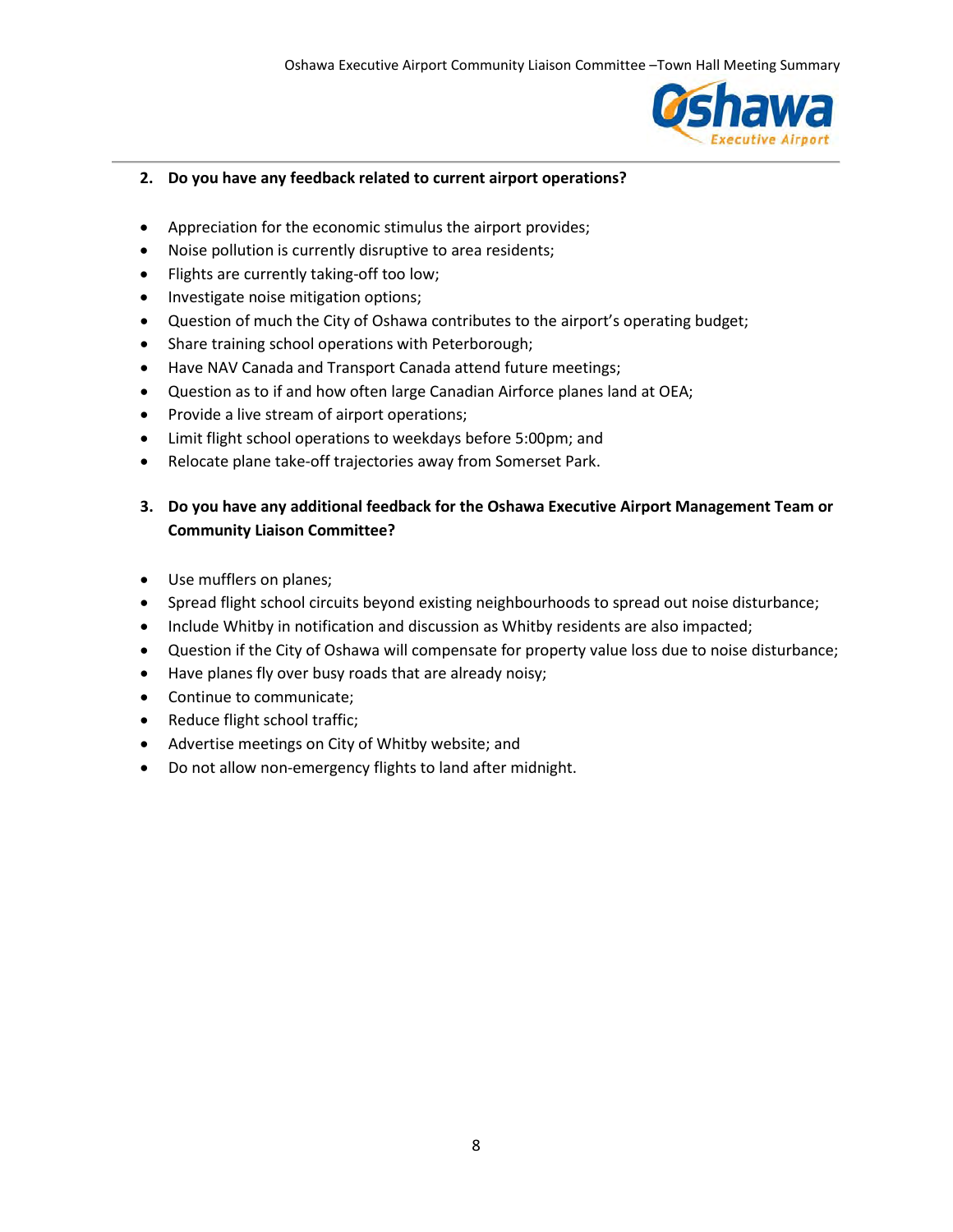

## <span id="page-10-0"></span>**Appendix A -** Presentation

(To be appended to finalized PDF version)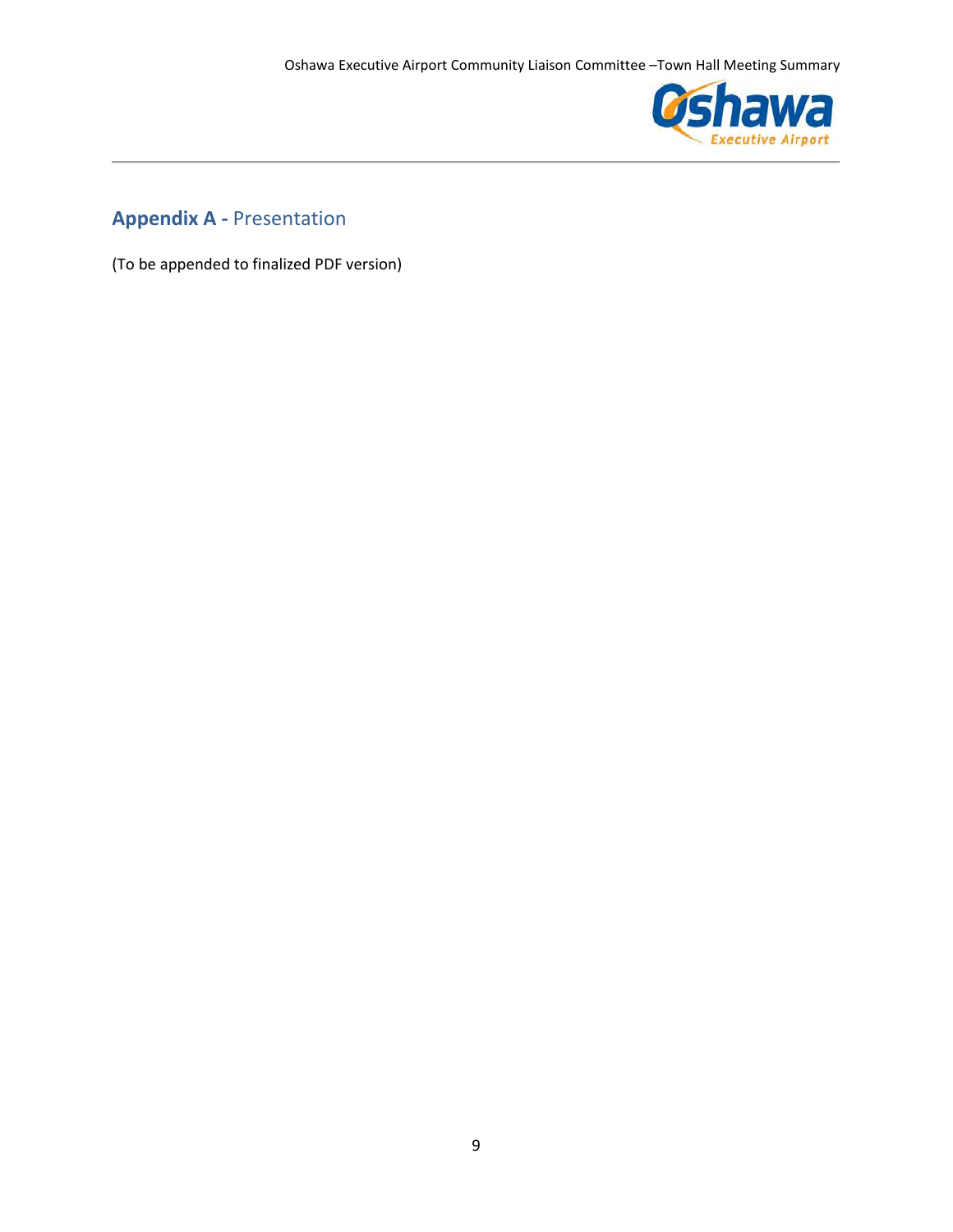

## <span id="page-11-0"></span>**Appendix B – Participant Feedback**

### **Part A. Communication and General Feedback**

## **1. What can the Oshawa Executive Airport do to help you understand the airport operations better?**

**Form 2:** Explain why planes must be so extremely loud! Mufflers would help a lot.

**Form 4:** Continue meetings/e-mail updates, etc.

**Form 6:** Realign your priorities away from flight schools.

**Form 7:** Can you please restrict flight school hours to week days. Flight school noise is unbearable.

**Form 8:** Possibly localized flyer info to homes immediately in the area of the airport perhaps every three to six months. Restricted flight school hours to weekdays – at least Saturday and Sunday and holidays (quiet!)

**Form 10:** Continue with meetings.

**Form 11:** Make the presentations more professional by practice and use of info that can be seen by the audience.

**Form 13:** Notify community when air cadets are coming so can schedule vacation around it.

**Form 14:** Monthly in Oshawa this week: newspaper. Business flights – aircraft movements, pilot training, emergency search/rescue, airlifts, Transport Canada info/update, direct citizens to the website. Put an illuminated sign at the airport building – "see our website", "follow us on twitter", "watch us on YouTube."

**Form 18:** Continue to keep public/neighbours aware of all happenings at the airport. Awareness takes away suspicious and here-say.

**Form 22:** You're doing an excellent job now. Keep up the good work. Thank you.

**Form 23:** Keep the public up to date by being transparent through email and social media.

Form 24: Over the couple year I have been attending these meetings. I think I have a good grasp of the competing interest by listening to the various voice and points of view. I live near the airport.

**Form 25:** Clear directive on who is responsible for operations Nav Canada/Airport.

**Form 28:** Communicate!

**Form 31:** Keep communication open and accessible.

**Form 33:** I have not looked at your website in great detail, but perhaps explain some aviation terms so non-pilots can understand them better. Also perhaps have a glossary of terms? Provide tours of the airport.

**Form 34:** Communicate there are FAQs available and continue to build the list. Continue to provide consultation opportunities. Consider sharing the information at Doors Open. Consider noise study within surrounding neighbourhoods.

**Form 35:** I think the airport is doing a good job trying to make this info available to residents. The hard part is likely getting residents to find the time or interest to review it.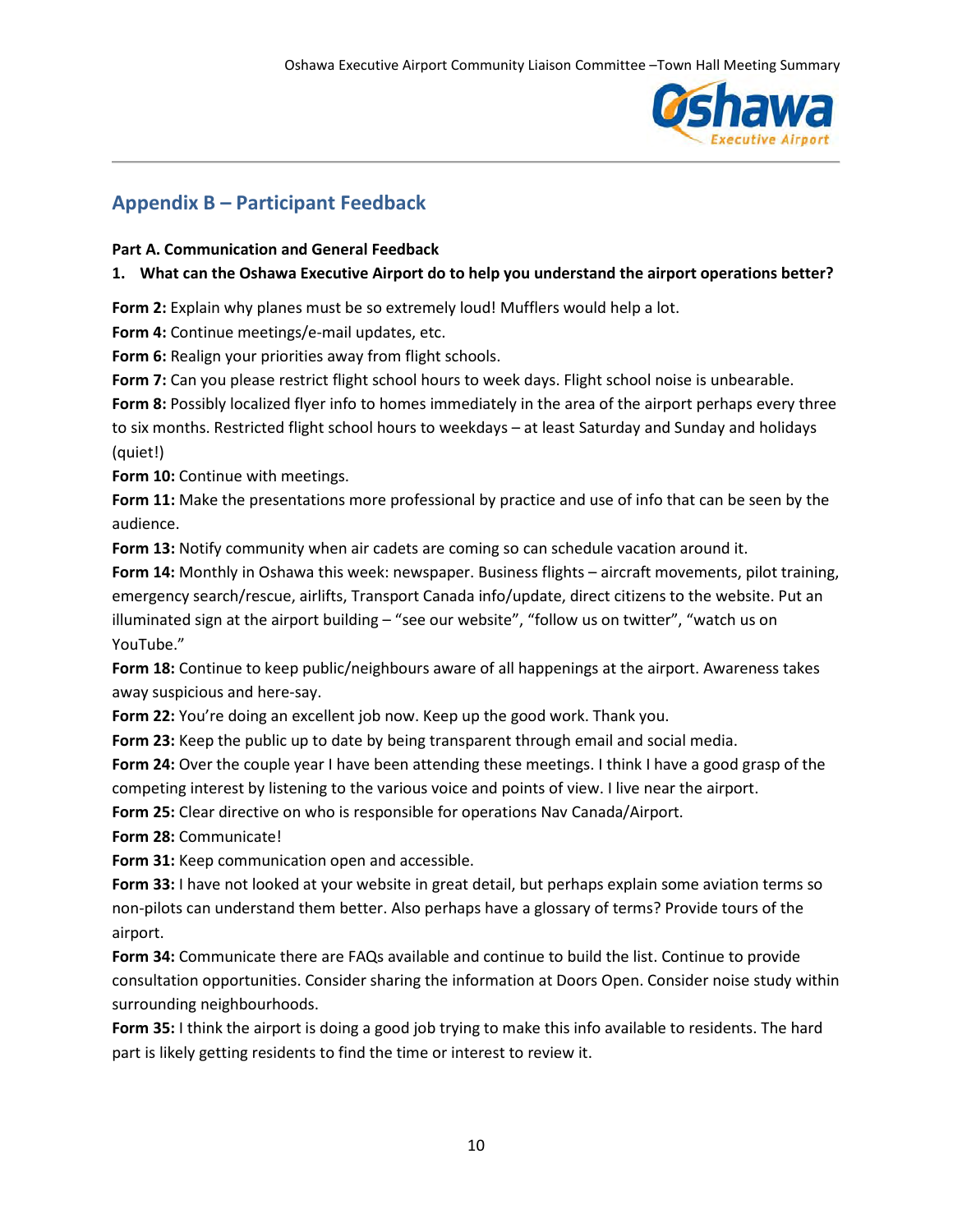

## **2. How would you prefer to receive information from the Oshawa Executive Airport? Please put only one option on each line:**

**Ranking:** (Top 5 responses shown in order)

- 1. Email
- 2. Direct Mail
- 3. City Meetings or Open Houses
- 4. Social Media
- 5. Promotional Materials

## **3. Do you have any feedback related to current airport operations?**

**Form 1:** Like the economic stimulus airport provides.

**Form 2:** Cannot use backyard when wind blows wrong for me. Noise pollution is unbearable.

**Form 3:** Planes are overhead at night in my neighbourhood and I can hear them inside my house. Not one-off's either!

**Form 4:** Noise issues are constant – flight school! Constant flights over our house and neighbourhood! No real breaks from noise during week/day weekends – one plane after another 8:00am to 10:00pm. In my house, items in the den rattle because of the loud humming. Can't enjoy backyard, invite friends over. Some flights are low over homes. Too many local movements!

**Form 5:** Flight schools operate non stop over Whitby property and Winterberry Drive. Wind direction flight protocol is not followed, using runway 23. Flights on holidays when not expected. Noise level. Realize that Whitby area is also impacted by Airport (not considered based on map used tonight).

**Form 6:** Flight schools are my only issue constant noise at low altitude every ninety seconds over my home when runway 23 is in use.

**Form 7:** Question – Does the two flight schools leave the land from Oshawa? If so, can this be revisited in the upcoming business plan?

**Form 8:** To keep hours of operation no earlier or later than presently used would be appreciated. To investigate the noise concerns as expressed tonight regarding circuit flying in the heavy populated area. Thank you.

**Form 9:** How much does the City of Oshawa financially contribute annually to the Airport? Why would Oshawa-only taxpayers pay whereas residents of other communities do not?

**Form 10:** Seems to be confused about heights of aircraft above local houses, landing and taking off. Maybe a representative from Transport Canada should attend meetings as they seem to be responsible for everything. Is no-one responsible for any operations at this airport?

Form 11: Share pilot training with Peterborough control intersection take offs and rate of climb. If you receive written feedback then respond. Where are NAV Canada? They should participate otherwise we just hear "It's their problem not ours." Similar with Transport Canada.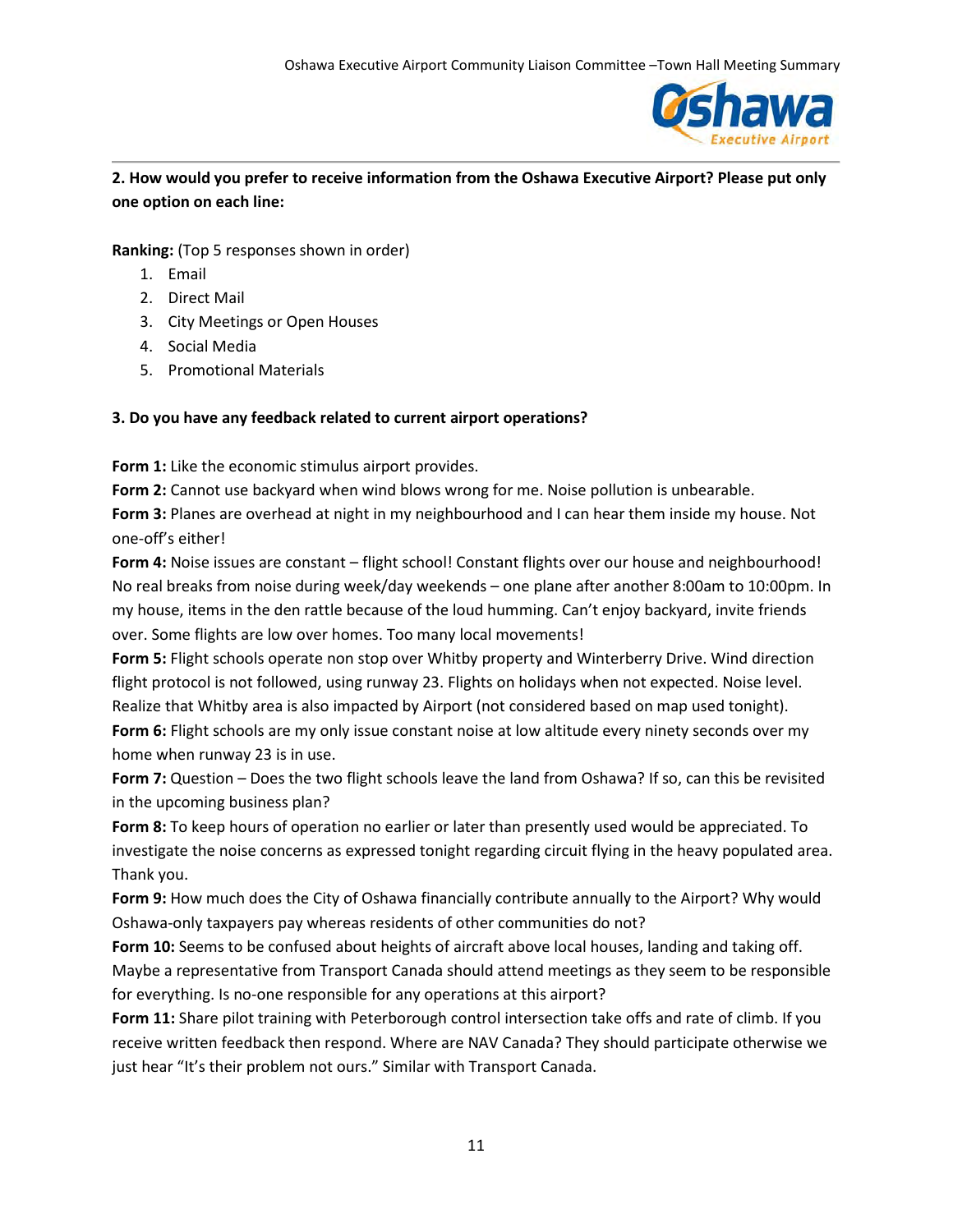

**Form 12:** I lived in the area adjacent to the airport for thirty-five years. I have no concerns or complaints about the airport or its operations. The aircraft traffic is both quieter and less frequent then during the 1970s and 1980s. I firmly believe if you purchase a home near an airport you have no right to complain. **Form 13:** Touch and goes with flight schools should be curtailed during summer months. i.e. during eight months and during the summer.

**Form 14:** How often do the large Canadian Forces cargo planes take off and land from the Oshawa Airport? Are they actually taking off and landing or just flying over? Hard to tell…. We find they are extremely loud, but we live quite near the Airport at Taunton Road and Simcoe Street. Is there a schedule of these flights at the Oshawa Airport website? Please clarify. We see/hear them most often in the spring and summer.

**Form 16:** We are here because the insufferable noise night and day directly over our private property, which is no longer private. We pay high property taxes for our property. The unbelievably noisy planes which fly slowly over our property are ruining our lives.

**Form 17:** Yes. Our property is overflown by aircraft noisily flying in circles on a very regular basis, sometimes a few minutes apart. We feel this is a creepy invasion of our very private location. It caused the value of our property to decrease substantially.

**Form 23:** Rather large aircraft possibly overhead.

**Form 24:** Not really, since I live near the airport, I have a pretty good idea of what is going on – but I think there meetings should continue so the public is kept informed.

**Form 25:** Live streaming video of airport operations would be interesting for anyone with an interest in aviation.

**Form 27:** Actions seem to be greater than communications. I.e., number of trees cut down versus need. Speed of pathway development – east of airport. # of flights after curfew. What are airport metrics against goals and water are goals over five years.

**Form 30:** Flight schools and residential neighbourhoods do not go together. Circling over our houses for hours has been a detriment to our lifestyle. At the least, flight schools should be restricted to reduced hours such as no Saturdays/Sundays or holidays. Should finish at 5:00pm on weekdays.

**Form 31:** Planes do not land and take-off below height standards. There must be none. My view of flight path height is at a right angle to the flight path. Perhaps surveillance cameras to ensure adherence to height restrictions could be considered.

**Form 32:** Too many flight school flights – circuits too often. From comments tonight, need to work with Transport Canada to solve problem. We know the problem. Need fewer flights on circuit.

**Form 33:** As discussed in the meeting, noise from single engine airplanes is a big problem.

**Form 34:** There are planes after hours, would like to know what these are – if emergency or other. There are planes that are very low over the area south east of runway 30, which is over a park. Are there options for the planes to either locate slightly off from the park or higher? Some of the circuits are very noisy on the weekends, including after 4:00pm. If those can be mitigated that would be good.

**Form 35:** Please be mindful of the realities of the location of the airport relative to compatible land use. The reality is that the City prioritized residential development and the associated revenue streams from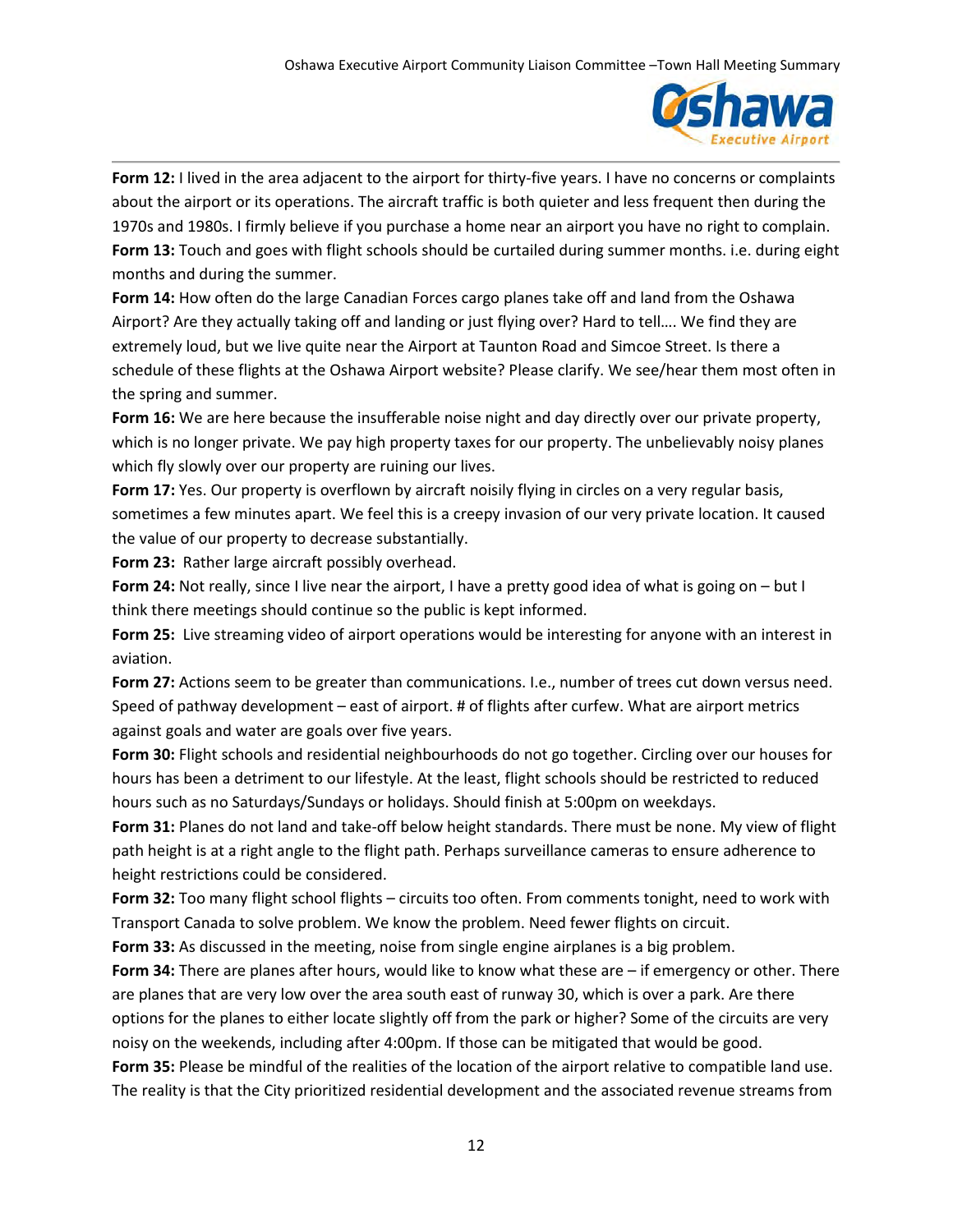

that, to the detriment of potential airport growth and expansion. This is the situation we are in. As a result, the airport will only ever be able to exist at a certain size and with a certain traffic level. Efforts to expand the airport beyond this reality are not responsible. Business plan effort for the future must be consistent with this reality.

## **4. Do you have any additional feedback for the Oshawa Executive Airport Management Team or Community Liaison Committee?**

**Form 1**: Not to tighten air use controls.

**Form 2:** Use mufflers on planes (all of them).

**Form 4:** Spread constant flight school plans over other areas instead of one or two neighbourhoods/areas.

**Form 5:** Add flight school schedule on Airport website, that is wind direction and runway use. **Form 6:** Your survey does not include your neighbour (Whitby) which is directly impacted by your operation – specific noise from flight schools flying circuits over Whitby. Information board, place sticker where you reside ended at Oshawa boarder – why?

**Form 7:** Question – as the airport noise is now known around Oshawa, our home property value will decrease. Will the City of Oshawa compensate home owners for property value loss.

**Form 10:** Most concerns are about noise pollution from flight schools. This problem never seems to be addressed or improved.

**Form 14:** I enjoy living near the Oshawa Executive Airport and watching the flight academy students flying overhead nearly every day practicing their takeoffs (which we never hear to any extent) and their landing approaches (which we can both see and hear from our neighbourhood). I hope there will be student pilots at Oshawa Executive Airport for decades to come. Will Oshawa Executive Airport be able to handle the new "hybrid" planes that have electric engines as well as gasoline/jet fuel? **Form 15:** Let's get the keypad access to the apron!

**Form 16:** Why do the planes fly over roads which are already noisy. It is like having huge trucks driving through the property day and night.

**Form 17:** Get these planes flying in circles to follow the main roads which are already noisy and busy, rather than flying over residential areas and conservation lands. No problems at all with commercial planes.

**Form 23:** Keep up the dialogue and sharing of information.

**Form 27:** My own involvement has increased over the last year and I appreciate the opportunities to meet various stakeholders. Communications should include objective, actions against objective (what are steps to achieve) and the metrics used and reported.

**Form 30:** Reduce flight school traffic. Do not keep circling in the exact same flight patterns time after time after time.

Form 31: A lot of good reasonable comments from people that attended while some comments may be a challenge. All comments may be a challenge, all should be implemented sooner rather than later. Circuit flights need to be addressed ASAP for the people affected now.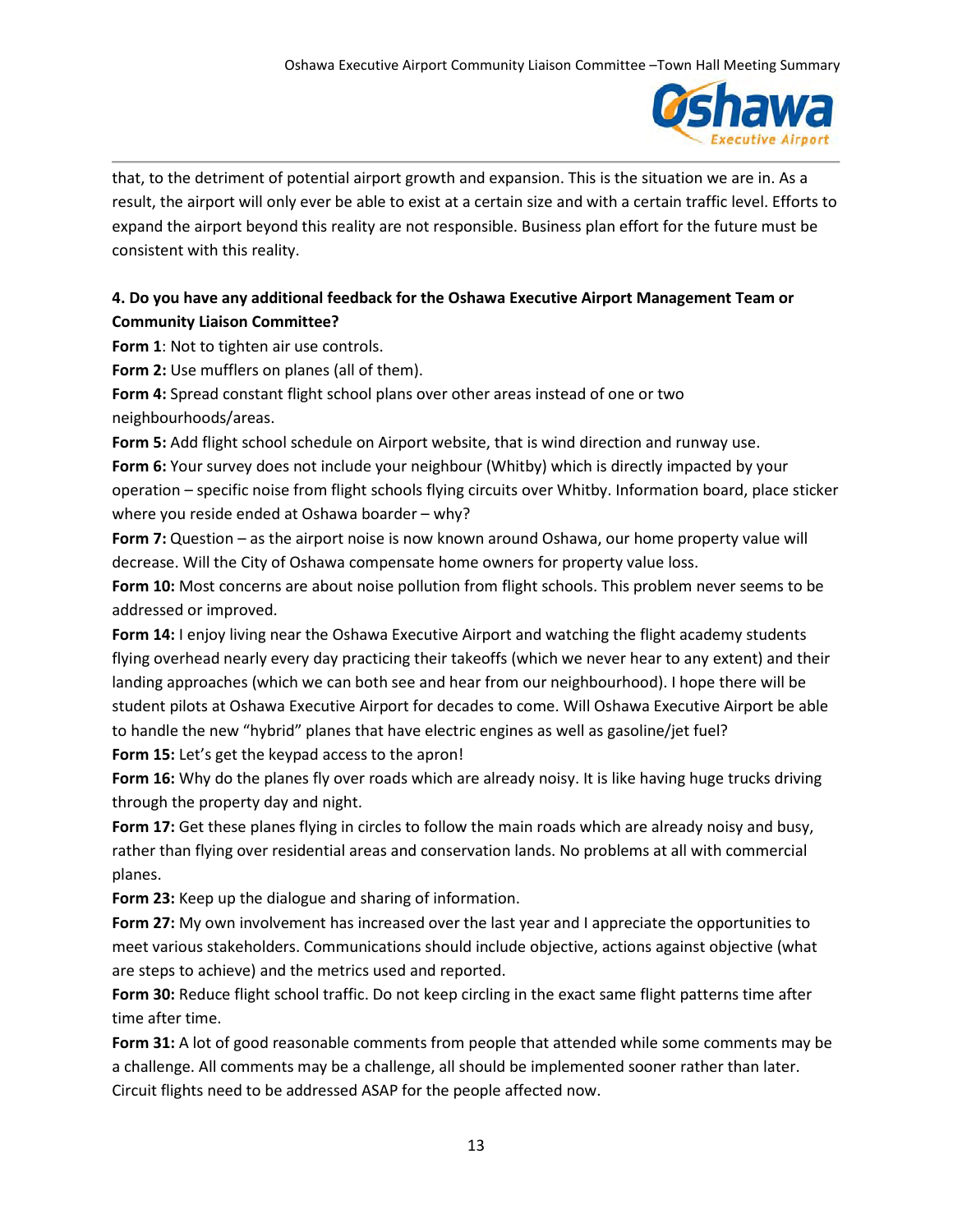

**Form 32:** Understand that flight schools bring in money for airport, but for some neighbours too many circuits per hour. Are there any other ways we can bring in money? Businesses that can use our services in Oshawa.

**Form 33:** Consider placing information on town of Whitby website, especially regarding upcoming meetings. The meeting discussed identifying aircraft that make excessive noise. Perhaps show a chart of aircraft so we can easily identify type and know wat to look for and what info you require to identify a loud aircraft. As well, perhaps show other reported complaints in a log format?

**Form 34:** Continue to communicate and engage with the community.

**Form 35:** Thank you for your continued efforts to reach out to the community to keep them engaged. Keeping the lines of communication opened is very helpful.

**Form 37:** Cannot tolerate landings after midnight – have complained via phone and got nowhere. Emergency landings are necessary – others are not acceptable.

### **Part B: Moving Forward**

## **1. How would you prefer to be engaged and consulted to provide input and feedback to the Oshawa Executive Airport Business Planning 2019-2024 exercise?**

| <b>Community Town Hall</b>                 | 22            |  |  |  |
|--------------------------------------------|---------------|--|--|--|
| Workshops with roundtables                 | 15            |  |  |  |
| Web survey                                 | 11            |  |  |  |
| Telephone town hall                        | 3             |  |  |  |
| Pop-up engagement booths throughout Oshawa |               |  |  |  |
| Online town hall                           |               |  |  |  |
| Other                                      | Email (2)     |  |  |  |
|                                            | Newspaper (1) |  |  |  |

## **Demographics and Community Engagement Evaluation**

#### **1. How old are you?**

| 12 and under          |    |
|-----------------------|----|
| $13 - 17$             |    |
| $18 - 24$             |    |
| $25 - 34$             |    |
| $\frac{35-44}{45-54}$ |    |
|                       |    |
| $55 - 64$             | 11 |
| $65+$                 | 21 |

#### **2. Are you an Oshawa resident, and/or Oshawa business/property owner?**

| Yes  | $\sim$ $\sim$<br>-- |
|------|---------------------|
| - No |                     |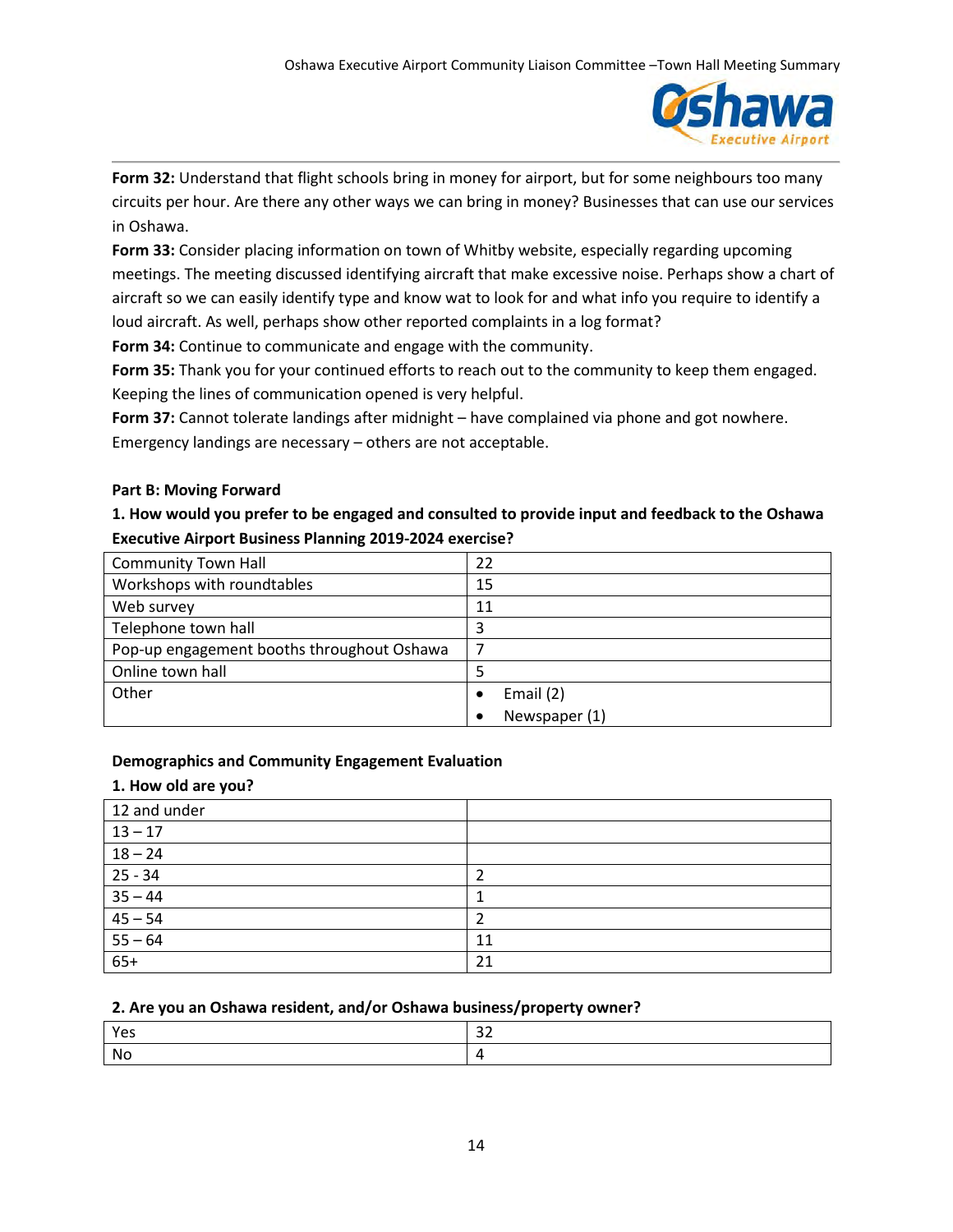

#### **3. What does your postal code begin with?**

| L1G                     | э                    |
|-------------------------|----------------------|
| L1H - North of King St. |                      |
| L1H - South of King St. |                      |
| L1J                     | 16                   |
| L1K                     |                      |
| L1L                     |                      |
| Other                   | L1R(x2)<br>$\bullet$ |

#### **4. How many years in total have you lived or had your business/property in the City of Oshawa?**

| Less than 2 years |    |
|-------------------|----|
| $12 - 5$ years    |    |
| $6 - 10$ years    |    |
| $11+$ years       | 19 |

#### **5. Do you have a mobile device?**

| л.<br>M |  |
|---------|--|

#### **6. How did you learn about this community engagement opportunity?**

| <b>City Facility</b>   | 1                  |
|------------------------|--------------------|
| City of Oshawa Website | 3                  |
| Connect Oshawa Website |                    |
| Email                  | 8                  |
| Letter/Flyer           | 16                 |
| Oshawa Express         | 1                  |
| Oshawa This Week       | 6                  |
| Poster                 |                    |
| Social Media           |                    |
| Word of Mouth          | 8                  |
| Other:                 | Radio<br>$\bullet$ |

#### **7. How could we improve future community engagement opportunities?**

**Form 1:** Advertise in Oshawa Express.

**Form 3:** Listen to responses received.

**Form 4:** Continue meetings/email updates

**Form 7:** Put the notifications out to the community.

Form 11: You are doing a good job. Keep doing it.

Form 14: Use local media more often! Oshawa This Week, local radio, website, twitter and online subscription.